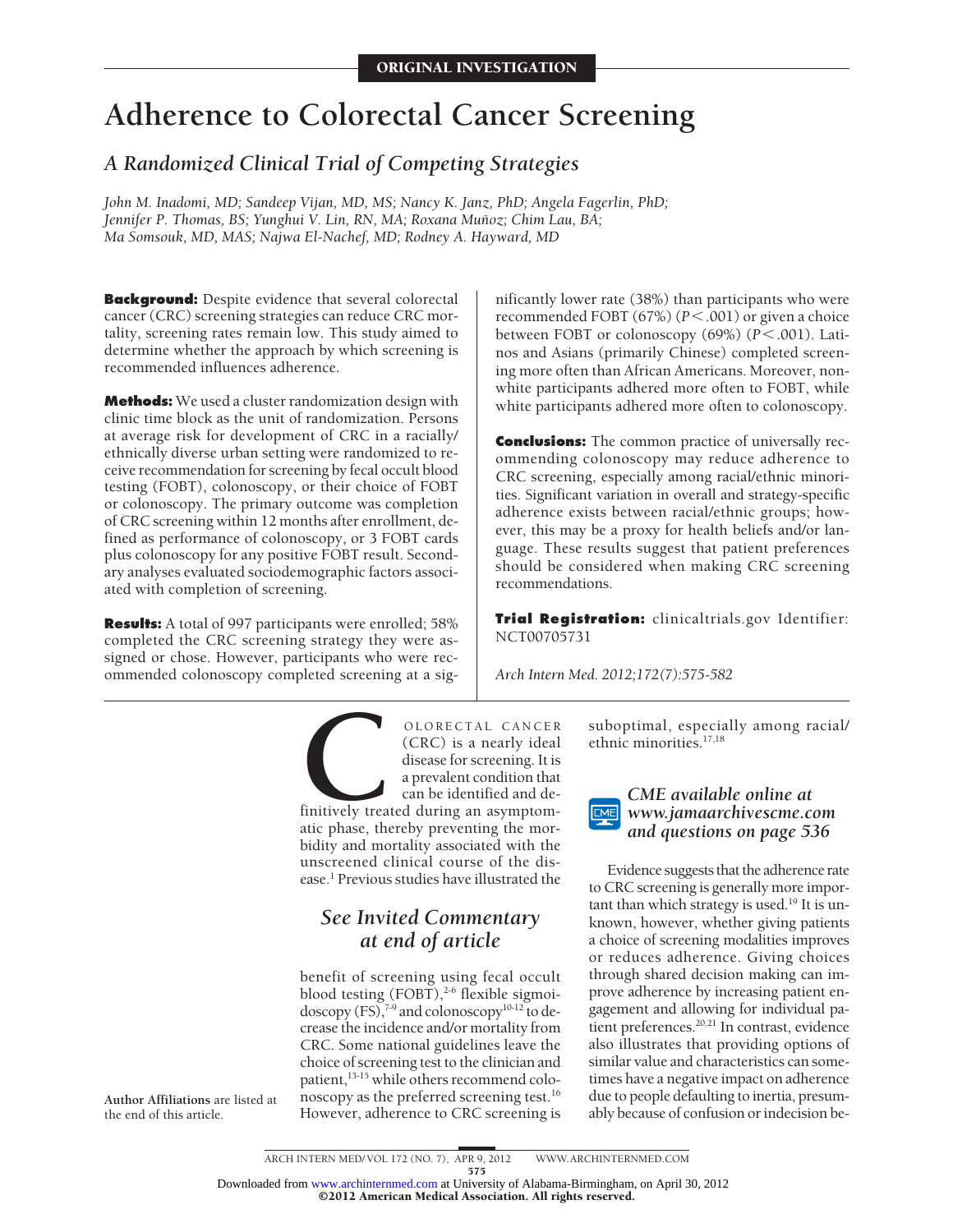tween choices. $22-24$  A small pilot study supported the latter hypothesis, in which patients allowed to choose among colonoscopy, FS, and FOBT were less likely to adhere to CRC screening than those recommended a single strategy.<sup>25</sup>

No US clinical trial has compared patient adherence to competing CRC screening strategies. Using a cluster randomization design, we examined the effects of recommending (1) FOBT, (2) colonoscopy, or (3) giving patients the choice of FOBT or colonoscopy on completion of CRC screening in persons at average risk for CRC. Our hypothesis was that patients given a choice of screening strategies would have a lower rate of adherence than patients recommended a single strategy. Given reports of lower adherence in racial/ethnic minorities, we also aimed to compare how the approach to screening affected completion in 4 racial/ethnic groups: African Americans, Hispanics, whites, and Asians (the latter being predominantly Chinese).

#### METHODS

#### **STUDY PARTICIPANTS**

This study was conducted in the San Francisco Community Health Network (CHN), the public health care system of the City and County of San Francisco, California. Participants were aged between 50 and 79 years and at average risk for development of CRC. To capture the majority of patients served by the CHN, research materials were produced in, and research staff were fluent in, English, Spanish, Cantonese, and Mandarin. Exclusion criteria included (1) a family history of CRC in a firstdegree relative; (2) a personal history of colonic adenomatous polyps, CRC, or inflammatory bowel disease, symptoms for which colonoscopy or sigmoidoscopy would otherwise be performed (hematochezia, new-onset diarrhea, constipation or abdominal pain); or (3) compliant with CRC screening (FOBT within preceding 12 months, sigmoidoscopy or barium enema within 5 years, or colonoscopy within 10 years). In addition, patients with comorbid illness precluding endoscopic evaluation (myocardial infarction within 6 months, unstable angina. or congestive heart failure, chronic obstructive pulmonary disease requiring home oxygen) were excluded, as were patients with other diseases that limited their life expectancy to less than 10 years, as assessed by their primary health care provider (PCP).

#### **Participant Identification**

Eligible patients were identified by screening the patient panels of participating PCPs using the computerized clinical databases of the CHN. Potential participants were verified to be candidates for CRC screening by their PCP.

#### **Participant Solicitation**

Research assistants approached patients while they were waiting to be seen by their PCP. Participants provided written consent allowing completion of a study survey and follow-up through medical record review and contact with study personnel 12 months after enrollment.

### **Random Assignment Of CRC Screening Strategy**

In randomly allocated 3-month blocks, PCPs in each clinic were assigned to provide their patients an initial recommendation for CRC screening by (1) FOBT, (2) colonoscopy, or (3) a choice of FOBT or colonoscopy (Choice arm). The sequence of 3-month blocks was randomly assigned by blinded draw of sequentially numbered containers. Because enrollment took place over an 18-month period, each clinic was assigned each strategy twice. To ensure PCPs did not adjust scheduling of patients to allow discussion of specific strategies, PCPs were blinded to the strategy until the first day that a block change occurred.

#### **INITIAL STUDY ENCOUNTER**

#### **Clinic Visits With PCP**

The PCP was responsible for counseling eligible patients about CRC screening. During time blocks in which a single strategy was assigned, PCPs recommended only this strategy and did not offer the alternative strategy to patients at the initial visit. Fecal occult blood testing cards were not available for distribution during the time in which colonoscopy was being recommended, and colonoscopy appointments for screening were not available during periods in which FOBT was being recommended. Additional measures to ensure PCPs recommended the correct strategy included changing written material regarding CRC screening in the waiting and examination rooms to depict only the strategy being offered, and changing the verbal scripts used by the PCPs when discussing CRC screening with participants. Since FOBT was the sole means of CRC screening in the CHN outside the study setting, patients assigned FOBT did not have the opportunity to undergo colonoscopy; however, patients assigned to the colonoscopy arm had the opportunity to receive FOBT at subsequent PCP visits if they continued to refuse colonoscopy.

Primary health care providers discussed both FOBT and colonoscopy screening with their patients assigned to theChoice arm. The PCPs were instructed to refrain from recommending a particular CRC screening strategy and allow participants to choose which strategy they wished to pursue. To facilitate choice, the principalinvestigator ( J.M.I) held training sessions prior to studyinitiation and met with PCPs regularly during the study to emphasize the US Preventive Services Task Force recommendations that did not describe a preferred strategy for CRC screening.<sup>14</sup>

#### **Conduct of CRC Screening Tests**

For participants assigned or who chose FOBT, testing kits were given to the patient for home administration with instructions in their preferred language, which was documented to be English, Spanish, Cantonese, or Mandarin. The cards were mailed back to research staff to ensure accurate assessment of adherence prior to submission to the clinical laboratory for standard processing. For colonoscopy, standard information about the procedure and directions for the bowel preparation were delivered to the participants in their preferred language. No additional reminders to promote screening were provided in this study.

The presence of occult blood on any of the 3 FOBT samples prompted a recommendation for colonoscopy. The participant's PCP was notified about the positive test result, and the PCP contacted the participant to schedule a colonoscopy.

#### **Reduction of System Barriers to Screening**

This study focused on the patient factors associated with adherence to CRC screening tests; therefore, we attempted to reduce health care system barriers to screening. All recommendations and instructions (verbal and written) were provided to participants in their preferred language. Participants agreeing to undergo colonoscopy were directly scheduled for the pro-

ARCH INTERN MED/ VOL 172 (NO. 7), APR 9, 2012 WWW.ARCHINTERNMED.COM

576

©2012 American Medical Association. All rights reserved. Downloaded from [www.archinternmed.com](http://www.archinternmed.com) at University of Alabama-Birmingham, on April 30, 2012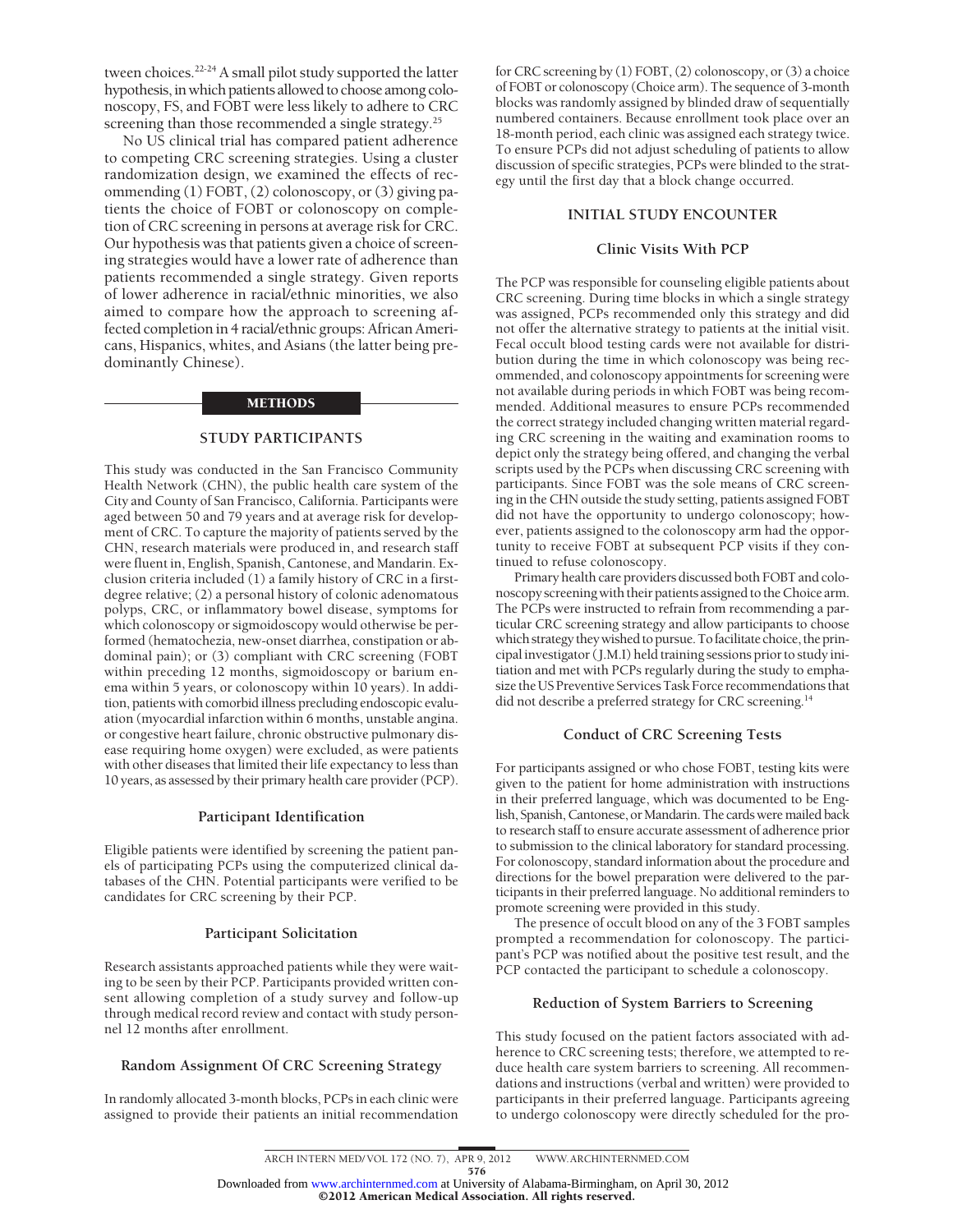

**Figure 1.** Consolidated Standards of Reporting Trials (CONSORT) diagram. FOBT indicates fecal occult blood testing.

| <b>Characteristic</b>            | <b>FOBT Arm</b><br>$(n = 344)$ | <b>Colonoscopy Arm</b><br>$(n = 332)$ | <b>Choice Arm</b><br>$(n = 321)$ | <b>Total</b><br>$(n = 997)$ | P Value |
|----------------------------------|--------------------------------|---------------------------------------|----------------------------------|-----------------------------|---------|
| Age, y                           |                                |                                       |                                  |                             |         |
| Mean (SD)                        | 58.7(7.3)                      | 58.6 (6.7)                            | 57.8(6.4)                        | 58.4(6.9)                   | .16     |
| Median (Range)                   | 57 (50-79)                     | 57.5 (50-78)                          | 57 (50-78)                       | 57 (50-79)                  |         |
| Sex, No. (%)                     |                                |                                       |                                  |                             |         |
| Female                           | 190 (55)                       | 173 (52)                              | 170 (53)                         | 533 (53)                    | .70     |
| Race/Ethnicity, No. (%)          |                                |                                       |                                  |                             |         |
| African American                 | 57 (17)                        | 61(18)                                | 59 (18)                          | 177(18)                     |         |
| White                            | 51(15)                         | 38(11)                                | 60 (19)                          | 149 (15)                    |         |
| Latino                           | 117(34)                        | 123 (37)                              | 97 (30)                          | 337 (34)                    | .36     |
| Asian                            | 107(31)                        | 97 (29)                               | 94 (29)                          | 298 (30)                    |         |
| Other <sup>a</sup>               | 12(3)                          | 13(4)                                 | 11(3)                            | 36(4)                       |         |
| Language, <sup>b</sup> No. (%)   |                                |                                       |                                  |                             |         |
| English                          | 184 (54)                       | 187 (56)                              | 178 (55)                         | 549 (55)                    |         |
| Spanish                          | 101 (29)                       | 87(26)                                | 82 (26)                          | 270 (27)                    | .85     |
| Cantonese or Mandarin            | 59 (17)                        | 57(17)                                | 60 (19)                          | 176 (18)                    |         |
| Other                            | $\Omega$                       | 1(0)                                  | 1(0)                             | 2(0)                        |         |
| Race/ethnicity-language, No. (%) |                                |                                       |                                  |                             |         |
| African American-English         | 57(17)                         | 61(18)                                | 59 (18)                          | 177 (18)                    |         |
| White-English                    | 51(15)                         | 38 (12)                               | 60 (19)                          | 149 (15)                    |         |
| Latino-English                   | 16(5)                          | 36(11)                                | 15(5)                            | 67(7)                       |         |
| Latino-Spanish                   | 101 (29)                       | 87 (26)                               | 82 (26)                          | 270 (27)                    | .04     |
| Asian-English                    | 48 (14)                        | 39(12)                                | 33(10)                           | 120 (12)                    |         |
| Asian-Cantonese or Mandarin      | 59 (17)                        | 57(17)                                | 60(19)                           | 176 (18)                    |         |
| Other-English                    | 12(3)                          | 13(4)                                 | 11(3)                            | 36(4)                       |         |
| Education level, No. (%)         |                                |                                       |                                  |                             |         |
| No high school diploma or GED    | 133 (39)                       | 111(33)                               | 88 (27)                          | 332 (33)                    |         |
| High school diploma or GED       | 96 (28)                        | 93 (28)                               | 92 (29)                          | 281 (28)                    | .08     |
| Some college or technical school | 56 (16)                        | 62 (19)                               | 71 (22)                          | 189 (19)                    |         |
| $\geq$ College degree            | 59 (17)                        | 66 (20)                               | 70 (22)                          | 195 (20)                    |         |
| Annual household income, No. (%) |                                |                                       |                                  |                             |         |
| $<$ \$10000                      | 204 (60)                       | 186 (56)                              | 176 (55)                         | 566 (57)                    |         |
| \$10 000-\$19 999                | 107 (32)                       | 99 (30)                               | 109 (34)                         | 315 (32)                    |         |
| \$20 000-\$29 999                | 20(6)                          | 34(10)                                | 24(8)                            | 78(8)                       | .29     |
| $\geq$ \$30 000                  | 8(2)                           | 13(4)                                 | 9(3)                             | 30(3)                       |         |
| Employed, No. (%)                | 116 (34)                       | 103(31)                               | 121 (38)                         | 340 (34)                    | .20     |
| Insurance, No. (%)               |                                |                                       |                                  |                             |         |
| None                             | 52(15)                         | 68 (21)                               | 49 (15)                          | 169 (17)                    |         |
| Public <sup>c</sup>              | 290 (84)                       | 257 (78)                              | 268 (84)                         | 815 (82)                    | .12     |
| Private                          | 2(1)                           | 6(2)                                  | 3(1)                             | 11(1)                       |         |

Abbreviations: GED, general equivalency diploma; FOBT, fecal occult blood testing.

a "Other" race includes Native Americans, those who listed more than 1 race, and those who declined to state.

b Preferred language for interview, including survey completion.

cPublic includes Medicare, Medicaid, Healthy San Francisco, and the San Francisco Healthy Worker Health Plan.

cedure, thus bypassing a preprocedure gastroenterology visit. Procedural wait times have been associated with reduced adherence; thus, all colonoscopies were scheduled to occur within 2 weeks of enrollment. If necessary, participants were pro-

577

Downloaded from [www.archinternmed.com](http://www.archinternmed.com) at University of Alabama-Birmingham, on April 30, 2012<br>©2012 American Medical Association. All rights reserved.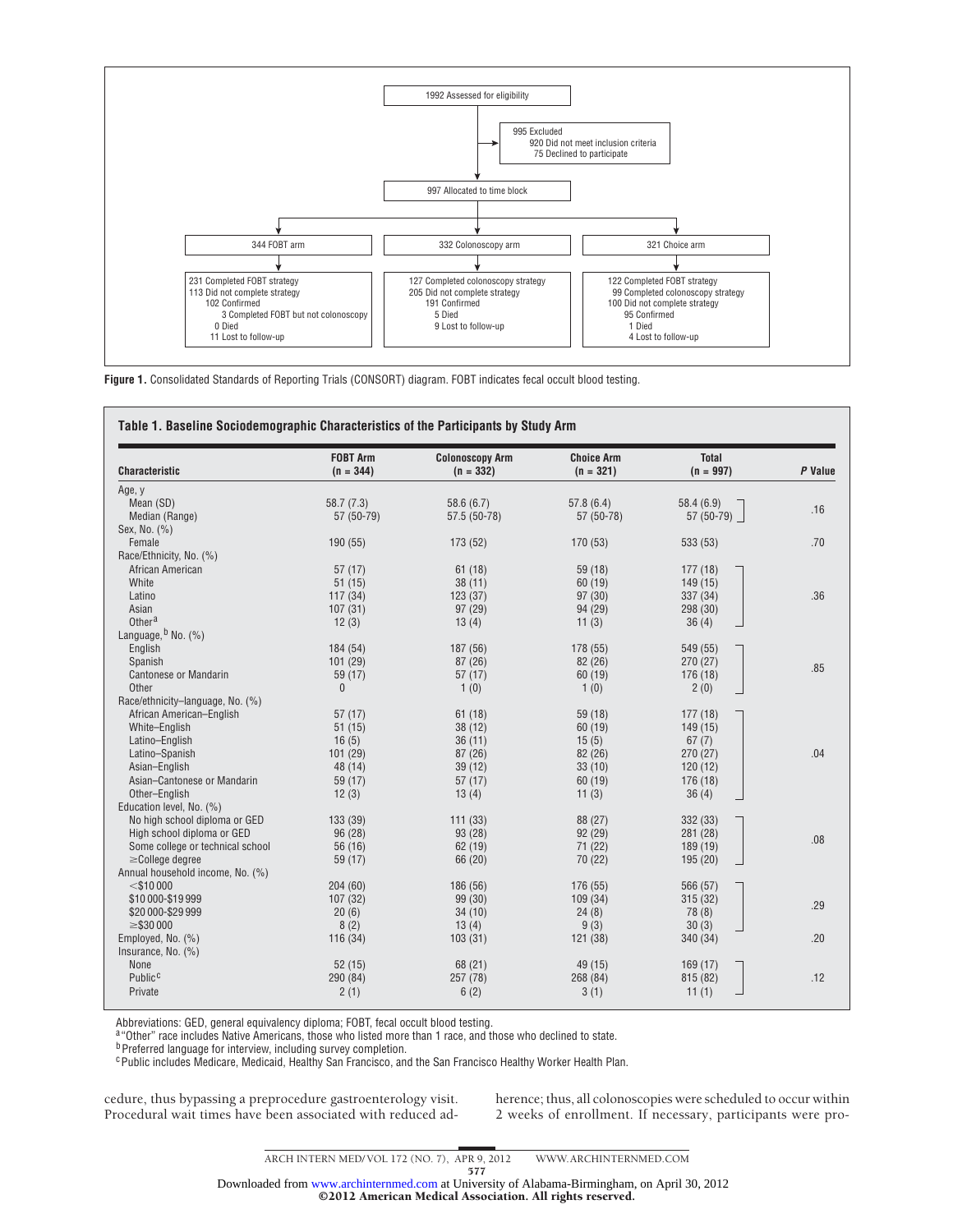

**Figure 2.** Completion rates by study arm. Participants recommended colonoscopy completed screening at a significantly lower rate than participants recommended fecal occult blood testing (FOBT) or a choice between colonoscopy or FOBT. The level of statistical significance was reduced to .01 to adjust for multiple comparisons.

vided postprocedure rides to their residence. Finally, the health care initiative passed by the residents of San Francisco (Healthy San Francisco) ensured colonoscopy was available to all patients regardless of insurance status or ability to pay for this service.

#### **STUDY OUTCOMES**

The primary outcome of the study was completion of a CRC screening strategy within 12 months of enrollment in the study defined as the following:

v FOBT: Receipt of 3 test cards containing stool specimens. A positive FOBT test result (presence of occult blood on any test card) required documented performance of a colonoscopy in order for the strategy to be completed.

v Colonoscopy: Documented performance of colonoscopy.

Completion was prospectively assessed through count of FOBT kits mailed back to the research office and direct observation of participants completing colonoscopy. If there was no documentation of FOBT or colonoscopy the participant was contacted 12 months after enrollment to verify noncompletion. If the participant stated that CRC screening was completed outside of the study site, the research assistant contacted the institution to verify procedure performance.

Research assistants recorded information solicited from participants including age, sex, race/ethnicity, language preference (English, Spanish, Cantonese or Mandarin), level of education, income, employment status, and type of insurance.

#### **DATA ANALYSIS**

The primary outcome was comparison of the proportion of participants who completed the CRC screening strategy they were assigned (FOBT or colonoscopy arms) or chose (Choice arm). In addition, the proportions completing FOBT and colonoscopy strategies were calculated separately in the Choice arm. Racial/ ethnic differences in overall completion and in completion of specific screening strategies were examined. Completion rates were compared using the  $\chi^2$  test and adjusted for multiple comparisons using a level of statistical significance of .01. In addition, all analyses adjusted for potential within-PCP clustering using a generalized linear mixed-effect model with logit link.

Secondary outcomes included comparison of the proportion of participants in each arm who completed any CRC screening strategy regardless whether this was the strategy the participant was assigned or originally chose. In addition, sociodemographic data were used as independent variables to assess the impact of each on completion of CRC screening. Predictor variables significantly associated in crude analyses with completion status (P<.05) were entered into a logistic model to identify independent variables associated with noncompletion of CRC screening. Interactions between study arm and various predictors, such as race/ethnicity, on completion were also examined by introducing the product of potential interaction terms into the model.

#### **SAMPLE SIZE CALCULATIONS**

The study was designed to have 90% power to detect a difference in CRC completion proportions of 20% between the Choice and single-recommendation arms (.05 [2-sided] significance level, assuming an intraclinic correlation coefficient of 0.05). Assuming at most a 15% dropout, the recruitment goal was set at 990 participants in order to assure a final sample size of 842 or more. This study was approved by the University of California, San Francisco, institutional review board and was registered prior to participant enrollment through ClinicalTrials .gov (NCT00705731).

## **RESULTS**

Of 1072 eligible patients identified, 997 (93%) were enrolled in the study, of whom 973 (98%) were successfully followed to the primary end point (completion of a CRC screening strategy or 12 months of follow-up). Enrollment initiated in April 2007, and follow-up was completed March 2010. Details of the study solicitation, enrollment, and follow-up are outlined in **Figure 1**. The characteristics of the study participants are presented in **Table 1**. The mean age of the participants was 58.4 years (range, 50-79 years), and 53% were women. The group was racially/ethnically diverse with excellent representation of Latino and Asian patients, and there was no significant difference in participation between racial or ethnic groups. English was the preferred language by 55% of participants, while 27% preferred Spanish and 18% preferred either Cantonese or Mandarin. While the majority had annual incomes of less than \$20 000, with 57% having incomes of less than \$10 000, 67% had attained a high school diploma or general equivalency diploma, and 39% had attended college. While only 17% stated no insurance, the majority had public insurance including the San Francisco health access plan.

Within 12 months of enrollment, 58% of participants completed the CRC screening strategy they were assigned or chose. A significantly lower proportion of participants in the colonoscopy arm completed colonoscopy (38.2%) compared with participants in the FOBT arm completing FOBT (67.2%) ( $P < .001$ ) or participants who were allowed to choose their screening strategy (68.8%) (*P* < .001) (**Figure 2**). Moreover, the proportion of participants who completed either CRC screening strategy after being recommended colonoscopy (58.1%, including those who completed FOBT) was significantly lower compared with participants recom-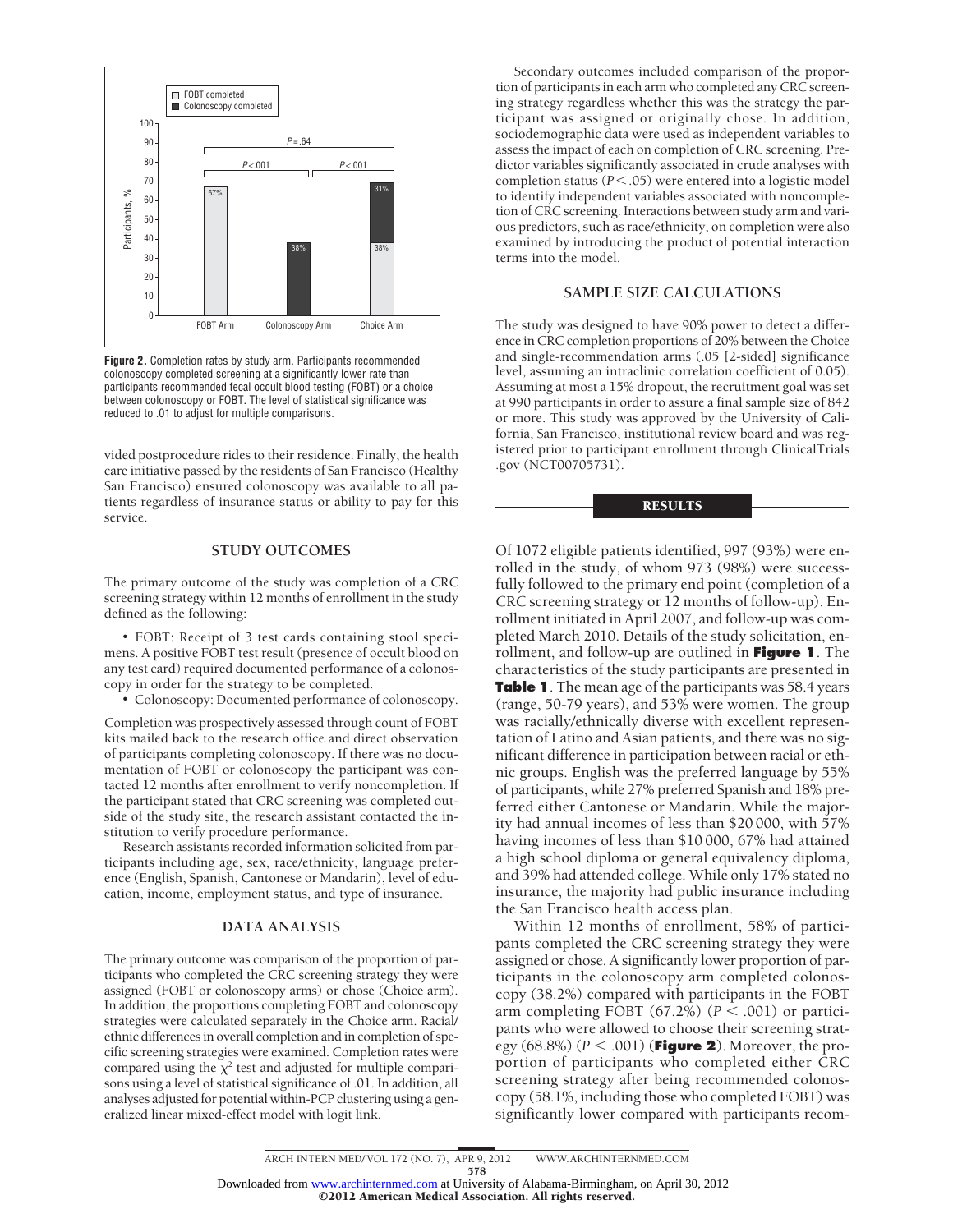#### **Table 2. Adherence to Colorectal Cancer Screening Strategies<sup>a</sup>**

|                                  |                      | OR (95% CI)              |                                               |  |
|----------------------------------|----------------------|--------------------------|-----------------------------------------------|--|
| Variable                         | No./Total No. $(\%)$ | Crude<br><b>Analysis</b> | <b>Multivariable</b><br>Analysis <sup>b</sup> |  |
| Study arm                        |                      |                          |                                               |  |
| Colonoscopy                      | 127/332 (38)         | 1 [Reference]            | 1 [Reference]                                 |  |
| <b>FOBT</b>                      | 231/344 (67)         | 3.46 (2.48-4.82)         | $3.50(2.48-4.93)$                             |  |
| Choice                           | 221/321 (69)         | $3.69(2.63 - 5.16)$      | $3.93(2.77 - 5.57)$                           |  |
| Age category, y                  |                      |                          |                                               |  |
| 50-59                            | 337/616 (55)         | 1 [Reference]            | 1 [Reference]                                 |  |
| 60-69                            | 186/301 (62)         | $1.35(1.01-1.80)$        | $1.38(1.00-1.89)$                             |  |
| 70-79                            | 56/80 (70)           | $1.94(1.16-3.24)$        | $1.61(0.92 - 2.80)$                           |  |
| Sex                              |                      |                          |                                               |  |
| Female                           | 312/533 (58)         | 1 [Reference]            | <b>NA</b>                                     |  |
| Male                             | 267/464 (58)         | $0.95(0.74-1.23)$        | <b>NA</b>                                     |  |
| Race/ethnicity                   |                      |                          |                                               |  |
| African American                 | 85/177 (48)          | 1 [Reference]            | 1 [Reference]                                 |  |
| White                            | 88/149 (59)          | $1.54(0.99-2.41)$        | $1.34(0.82 - 2.18)$                           |  |
| Latino                           | 181/337 (63)         | 1.83 (1.26-2.66)         | $1.29(0.70-2.39)$                             |  |
| Asian                            | 212/298 (61)         | $1.66(1.14-2.44)$        | $1.08(0.64 - 1.80)$                           |  |
| Other <sup>c</sup>               | 13/36 (36)           | $0.61(0.29-1.29)$        | $0.55(0.25-1.22)$                             |  |
| Language <sup>d</sup>            |                      |                          |                                               |  |
| English                          | 284/549 (52)         | 1 [Reference]            | 1 [Reference]                                 |  |
| Spanish                          | 179/270 (66)         | 1.86 (1.36-2.54)         | $1.42(0.77 - 2.63)$                           |  |
| <b>Cantonese or Mandarin</b>     | 115/176 (65)         | $1.78(1.24 - 2.55)$      | 1.78 (1.04-3.02)                              |  |
| Other                            | 1/2(50)              | $0.98(0.06 - 16.35)$     | $0.90(0.05-17.03)$                            |  |
| <b>Education level</b>           |                      |                          |                                               |  |
| No high school diploma or GED    | 217/332 (65)         | 1 [Reference]            | 1 [Reference]                                 |  |
| High school diploma or GED       | 145/281 (52)         | $0.56(0.40-0.78)$        | $0.64(0.44 - 0.93)$                           |  |
| Some college or technical school | 100/189 (53)         | $0.60(0.41 - 0.86)$      | $0.78(0.51 - 1.21)$                           |  |
| College degree or higher         | 117/195 (60)         | $0.80(0.55 - 1.16)$      | $1.06(0.68-1.65)$                             |  |
| Annual household income, \$      |                      |                          |                                               |  |
| $<$ 10000                        | 326/566 (58)         | 1 [Reference]            | NA.                                           |  |
| 10 000-19 999                    | 188/315 (60)         | $1.09(0.82 - 1.45)$      | NA.                                           |  |
| 20 000-29 999                    | 44/78 (56)           | $0.94(0.58-1.54)$        | <b>NA</b>                                     |  |
| $\geq$ 30 000                    | 18/30 (60)           | $1.10(0.51 - 2.35)$      | <b>NA</b>                                     |  |
| Insurance                        |                      |                          |                                               |  |
| None                             | 84/169 (50)          | 1 [Reference]            | 1 [Reference]                                 |  |
| Public <sup>e</sup>              | 486/815 (60)         | $1.51(1.08-2.12)$        | $1.43(0.99-2.07)$                             |  |
| Private                          | 8/11(73)             | $2.68(0.67 - 10.68)$     | $3.35(1.01 - 18.06)$                          |  |
| Employment                       |                      |                          |                                               |  |
| Not working                      | 371/657 (56)         | 1 [Reference]            | <b>NA</b>                                     |  |
| Working                          | 208/340 (61)         | $1.20(0.92 - 1.58)$      | <b>NA</b>                                     |  |

Abbreviations: GED, general equivalency diploma; FOBT, fecal occult blood testing; NA, not applicable.

a All analyses adjusted for potential primary health care provider clustering.

b Model includes all variables that were significant in crude analysis.

c "Other" race includes Native Americans, those who listed more than 1 race, and those who declined to state.

d Preferred language for interview, including survey completion.

e Public includes Medicare, Medicaid, Healthy San Francisco, and the San Francisco Healthy Worker Health Plan.

mended FOBT or participants who were allowed to choose their screening strategy  $(67.2\%$   $[P=.01]$  and  $68.8\%$ [*P* = .004], respectively).

There were significant differences between racial/ ethnic groups with regard to completion of CRC screening strategies. African Americans had the lowest CRC screening completion rate (48.0%), while Asians (60.7%) and Latinos (62.9%) had the highest rates (**Table 2**). Moreover, there were differences between racial/ethnic groups in completion of FOBT vs colonoscopy strategies. Nonwhites were more likely to complete FOBT, while whites were significantly more likely to complete colonoscopy than nonwhites (**Figure 3**). Correspondingly, among participants in the Choice arm, completion varied by race/ethnicity, with nonwhites completing FOBT significantly more often and white participants being more likely to complete colonoscopy.

Of the 226 participants who underwent colonoscopy, 74 (32.7%) had adenomatous polyps: 34 participants (15.0%) had a single adenoma, 19 (8.4%) had 2, 8 (3.5%) had 3, 7 (3.1%) had 4, and 6 (2.7%) had 5 or more removed. No cancers were detected. Of 8 participants who had positive FOBT test results, 5 underwent colonoscopy and 3 were nonadherent (2 refused colonoscopy and 1 missed her scheduled appointment multiple times).

Several sociodemographic factors were associated with adherence to CRC screening. In addition to age and race/ ethnicity, language preference affected adherence (Table 2). Participants who preferred to conduct their

ARCH INTERN MED/ VOL 172 (NO. 7), APR 9, 2012 WWW.ARCHINTERNMED.COM

579

©2012 American Medical Association. All rights reserved. Downloaded from [www.archinternmed.com](http://www.archinternmed.com) at University of Alabama-Birmingham, on April 30, 2012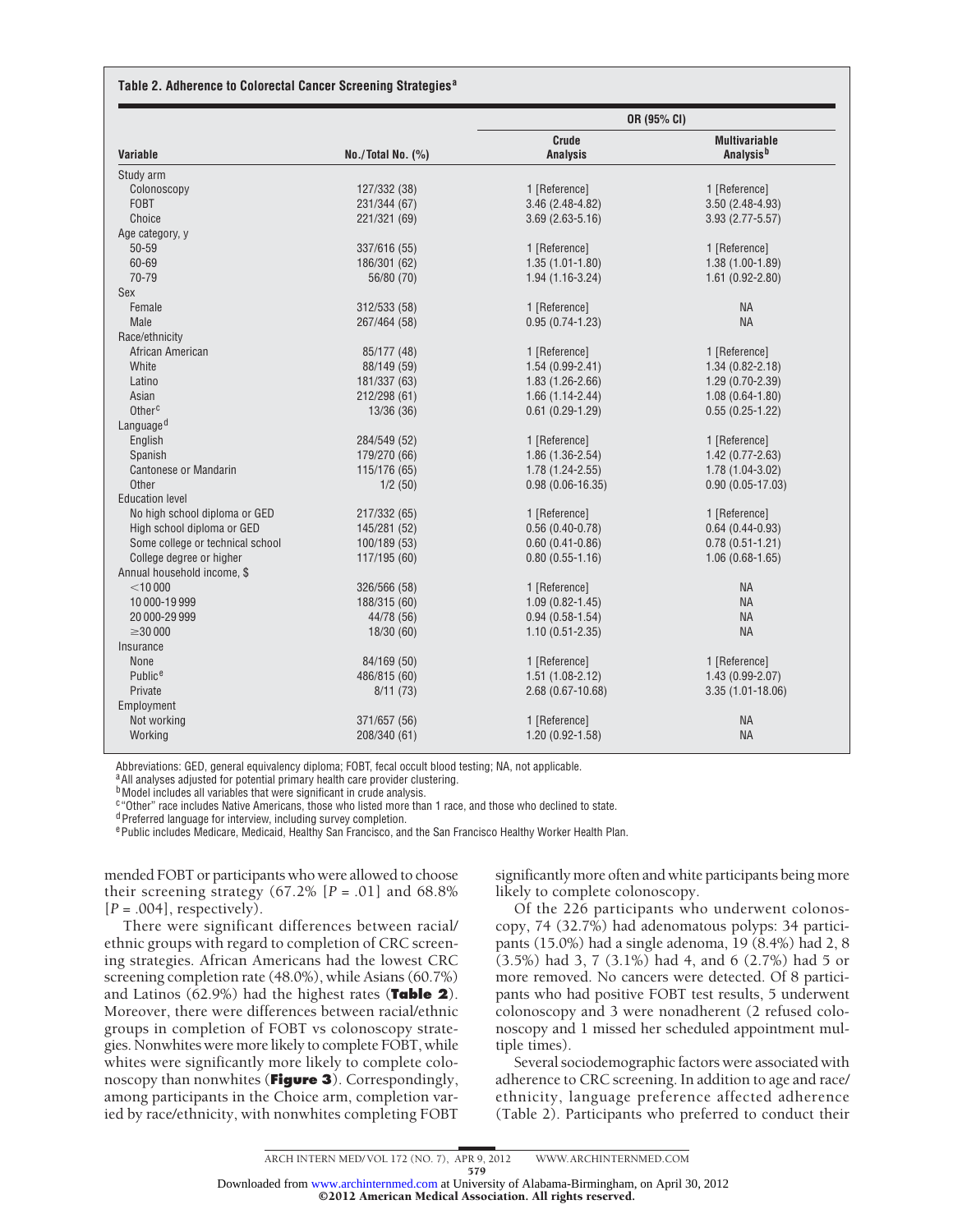

**Figure 3.** Adherence by study arm and race/ethnicity. Among participants offered a choice of screening tests, white participants adhered more often to colonoscopy than nonwhite participants (odds ratio [OR], 3.2; 95% CI, 1.7-6.1), and less often to fecal occult blood testing (FOBT) (OR, 0.3; 95% CI, 0.1-0.6). Among participants offered FOBT, Asians (OR, 2.6; 95% CI, 1.2-5.3) and Latinos (OR, 2.1; 95% CI, 1.0-4.2) adhered more often than whites.

interviews in Spanish, Cantonese, or Mandarin were significantly more likely to adhere to CRC screening than participants of the same race/ethnicity who preferred to conduct the interview in English. Patients with private or public insurance more often completed screening compared with those without insurance. Patients without high school diplomas had greater adherence than those with diplomas. Clustering by PCP was examined but not found to be significant.

A multivariable model examining the study arm, age, race/ethnicity, and language revealed that completion of CRC screening among participants recommended colonoscopy remained significantly lower than other groups. However, the differences in completion between different race/ethnicity categories were eliminated when language was introduced (Table 2). Specifically, participants who preferred to conduct their interview in Cantonese or Mandarin completed screening more often than participants who preferred to speak English. No significant interaction between race/ethnicity and study arm on completion was noted.

### **COMMENT**

In this randomized clinical trial of competing CRC screening strategies in a racially/ethnically diverse population, we found that patients for whom colonoscopy was recommended were less likely to complete CRC screening than those recommended FOBT or offered a choice between FOBT and colonoscopy. There were significant racial/ethnic differences in screening completion, however, with whites more often completing colonoscopy and nonwhites more often completing FOBT. Moreover, some of these differences were driven by language preference, in that Latinos preferring to speak Spanish and Asians preferring Cantonese or Mandarin completed screening at a higher rate than patients of the same racial/ethnic group who preferred to speak English.

Adherence to different CRC screening strategies has been examined through large population-based studies outside the United States. One Italian study found no difference in adherence between strategies,<sup>26</sup> while a second study reported adherence to colonoscopy was significantly lower than to FOBT or FS.<sup>27</sup> However, the infrastructure for test access was not standardized and outcomes were not stratified by race/ethnicity. In addition, adherence to any test was low (26%-32%), suggesting substantial differences in patient populations and/or access to CRC screening.

Prior studies reported low CRC screening rates among racial/ethnic minorities, especially among Asians,<sup>28</sup> Latinos,<sup>28,29</sup> and African Americans.<sup>29,30</sup> While the present study confirms the disparity among African Americans, we observed higher adherence among Asians and Latinos than for whites. Our population had established access to health care, which may have reduced these racial differences. In addition, patients without high school diplomas adhered more often than those with diplomas. This unexpected result may indicate less variation and skewing toward lower education in our population.

Participants whose preferred language was not English adhered more often than participants of the same race/ ethnicity who preferred to speak English. In fact, after adjusting for language, the racial differences were eliminated. Previous research has found that recent immigrants can suffer less from disparities and social problems than their offspring, or even fair better than nonimmigrants, especially when provided adequate access to resources and opportunity.31

Our hypothesis that giving patients a choice between CRC screening methods would decrease adherence was not supported by this study. However, evidence in decision psychology suggests that providing multiple choices can often lead to confusion, uncertainty, and a default to doing nothing.23,32,33 It may be that 2 options are insufficient to induce decisional conflict. Alternatively, the

580

ARCH INTERN MED/ VOL 172 (NO. 7), APR 9, 2012 WWW.ARCHINTERNMED.COM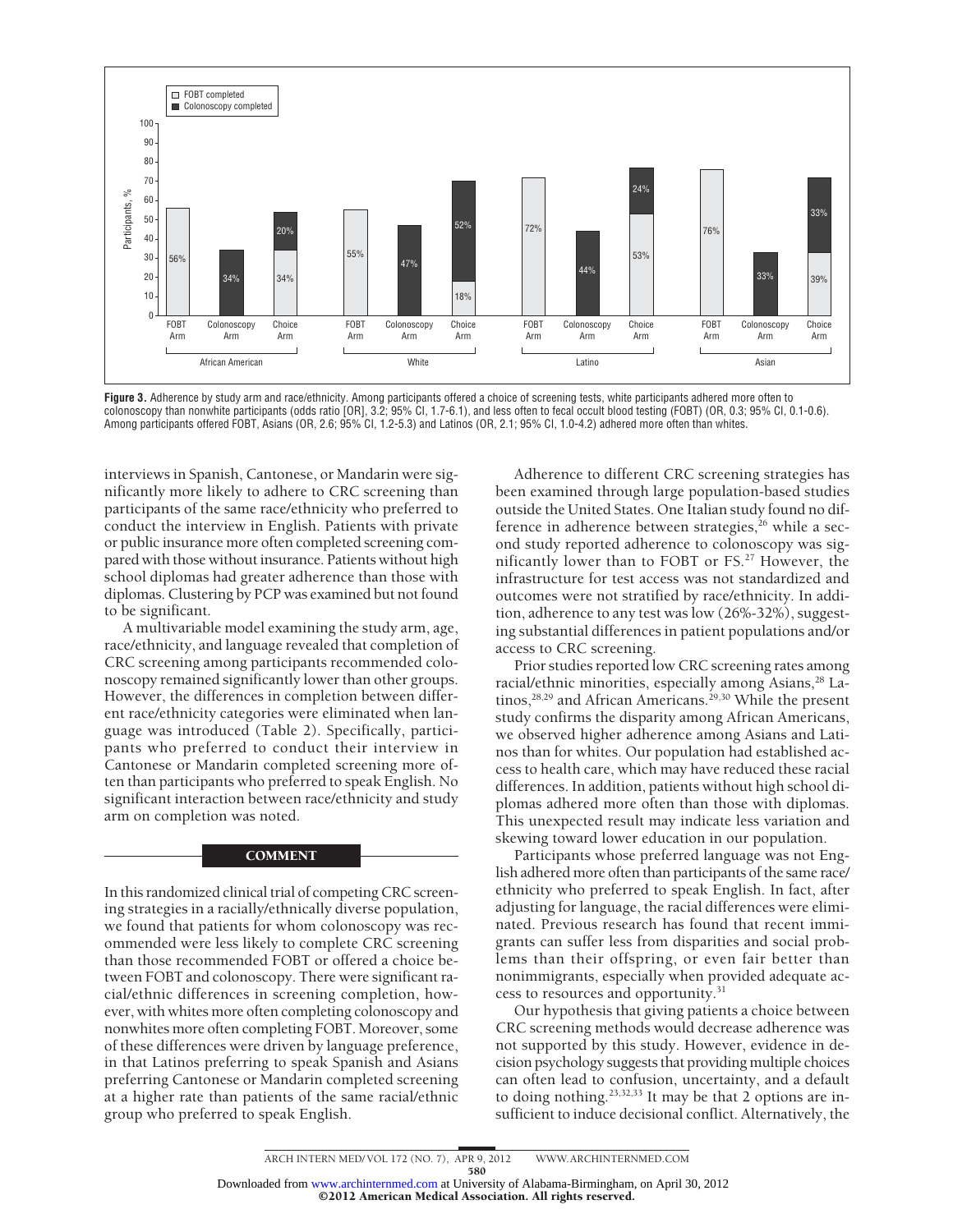influence of the PCP may have reduced the need for decision making by the patient; however, this is unlikely, since a bias favoring colonoscopy as the preferred method for CRC screening was voiced by the majority of our PCPs (data not shown), strengthening our conclusion of a preference for FOBT among nonwhite participants.

Additional limitations to this study include a singlepoint observation of adherence and potential residual system barriers to colonoscopy performance. Results from a single safety-net health care system may not be generalizable to other populations. If we were successful in eliminating access barriers to screening tests this may reduce generalizability to nonstudy settings; however, this would imply potentially lower adherence to colonoscopy in settings where these access barriers were intact. Also, we did not formally test language fluency and assumed language preference based on what participants preferred to speak during the enrollment and survey process. Finally, there may be behavioral aspects of our PCPs or infrastructure factors that may be different from other health care systems.

In summary, this study found that limiting the recommendation for CRC screening to colonoscopy can result in a lower completion rate for CRC screening compared with providing a choice between FOBT or colonoscopy, especially among ethnic/racial minorities. Furthermore, we found significant differences in adherence to competing CRC screening tests between racial/ethnic groups. Moreover, these differences in utilization may be culturally based, specifically with regard to language or acculturation. Finally, at least in the population studied, this study demonstrated that a relatively high level of adherence to CRC screening can be achieved in low-income racial/ethnic minorities when barriers to access are reduced. Further research will determine whether these single-point observations can be translated to programmatic adherence and whether shared decision making or decision aids may increase screening completion.

#### **Accepted for Publication:** January 31, 2012.

**Author Affiliations:** Division of Gastroenterology, Department of Medicine, University of Washington, Seattle (Dr Inadomi); GI Health Outcomes, Policy and Economics (HOPE) Research Program, Department of Medicine, University of California, San Francisco (Drs Inadomi, Somsouk, and El-Nachef and Mss Thomas, Lin, Muñoz, and Lau); Division of Gastroenterology, San Francisco General Hospital, San Francisco (Drs Inadomi, Somsouk, and El-Nachef and Mss Thomas, Lin, Muñoz, and Lau); Department of Veteran Affairs Ann Arbor Health Services Research and Development Center of Excellence, Ann Arbor, Michigan (Drs Vijan, Fagerlin, and Hayward); and Department of Medicine (Drs Vijan, Fagerlin, and Hayward) and School of Public Health (Dr Janz), University of Michigan, Ann Arbor.

**Correspondence:** John M. Inadomi, MD, Division of Gastroenterology, Department of Medicine, University of Washington School of Medicine, 1959 NE Pacific St, Box 356424, Seattle, WA 98195 (jinadomi@medicine .washington.edu).

**Author Contributions:** *Study concept and design:* Inadomi, Vijan, Janz, Fagerlin, Thomas, El-Nachef, and Hayward. *Acquisition of data*: Inadomi, Thomas, Lin, Muñoz,

and Lau.*Analysis and interpretation of data:*Inadomi, Vijan, Janz, Fagerlin, Thomas, Somsouk, El-Nachef, and Hayward. *Drafting of the manuscript:* Inadomi, Thomas, Lin, and El-Nachef. *Critical revision of the manuscript for important intellectual content:* Inadomi, Vijan, Janz, Fagerlin, Muñoz, Lau, Somsouk, and Hayward. *Statistical analysis:* Inadomi, Vijan, Thomas, Somsouk, and Hayward. *Obtained funding:* Inadomi, Vijan, Janz, and Hayward. *Administrative, technical, and material support:* Inadomi, Thomas, Lin, Muñoz, Lau, and El-Nachef. *Study supervision:* Inadomi and Thomas.

**Financial Disclosure:** None reported.

**Funding/Support:** This work was supported by grant R01CA106773 from the National Cancer Institute at the National Institutes of Health, grant K24DK080941 from the National Institutes of Diabetes and Digestive and Kidney Diseases at the National Institutes of Health, and grant UL1 RR024131 from the National Center for Research Resources at the National Institutes of Health.

#### **REFERENCES**

- 1. Wilson JMG, Jungner F. *Principles and Practice of Screening for Disease.* Geneva, Switzerland: World Health Organization; 1968.
- 2. Hardcastle JD, Chamberlain JO, Robinson MH, et al. Randomised controlled trial of faecal-occult-blood screening for colorectal cancer. *Lancet*. 1996;348(9040): 1472-1477.
- 3. Kronborg O, Fenger C, Olsen J, Jørgensen OD, Søndergaard O. Randomised study of screening for colorectal cancer with faecal-occult-blood test. *Lancet*. 1996; 348(9040):1467-1471.
- 4. Mandel JS, Bond JH, Church TR, et al. Reducing mortality from colorectal cancer by screening for fecal occult blood: Minnesota Colon Cancer Control Study. *N Engl J Med*. 1993;328(19):1365-1371.
- 5. Mandel JS, Church TR, Bond JH, et al. The effect of fecal occult-blood screening on the incidence of colorectal cancer. *N Engl J Med*. 2000;343(22):1603-1607.
- 6. Selby JV, Friedman GD, Quesenberry CPJ Jr, Weiss NS. Effect of fecal occult blood testing on mortality from colorectal cancer: a case-control study. *Ann Intern Med*. 1993;118(1):1-6.
- 7. Newcomb PA, Norfleet RG, Storer BE, Surawicz TS, Marcus PM. Screening sigmoidoscopy and colorectal cancer mortality. *J Natl Cancer Inst*. 1992;84(20): 1572-1575.
- 8. Selby JV, Friedman GD, Quesenberry CPJ Jr, Weiss NS. A case-control study of screening sigmoidoscopy and mortality from colorectal cancer. *N Engl J Med*. 1992;326(10):653-657.
- 9. Atkin WS, Edwards R, Kralj-Hans I, et al; UK Flexible Sigmoidoscopy Trial Investigators. Once-only flexible sigmoidoscopy screening in prevention of colorectal cancer: a multicentre randomised controlled trial. *Lancet*. 2010;375(9726): 1624-1633.
- 10. Winawer SJ, Zauber AG, Ho MN, et al; The National Polyp Study Workgroup. Prevention of colorectal cancer by colonoscopic polypectomy. *N Engl J Med*. 1993; 329(27):1977-1981.
- 11. Müller AD, Sonnenberg A. Protection by endoscopy against death from colorectal cancer: a case-control study among veterans. *Arch Intern Med*. 1995;155 (16):1741-1748.
- 12. Müller AD, Sonnenberg A, Prevention of colorectal cancer by flexible endoscopy and polypectomy: a case-control study of 32,702 veterans. *Ann Intern Med*. 1995; 123(12):904-910.
- 13. Pignone M, Rich M, Teutsch SM, Berg AO, Lohr KN. Screening for colorectal cancer in adults at average risk: a summary of the evidence for the US Preventive Services Task Force. *Ann Intern Med*. 2002;137(2):132-141.
- 14. US Preventive Services Task Force. Screening for colorectal cancer: US Preventive Services Task Force recommendation statement. *Ann Intern Med*. 2008; 149(9):627-637.
- 15. Levin B, Lieberman DA, McFarland B, et al; American Cancer Society Colorectal Cancer Advisory Group; US Multi-Society Task Force; American College of Radiology Colon Cancer Committee. Screening and surveillance for the early detection of colorectal cancer and adenomatous polyps, 2008: a joint guideline from the American Cancer Society, the US Multi-Society Task Force on Colorectal Cancer, and the American College of Radiology. *Gastroenterology*. 2008;134(5): 1570-1595.

ARCH INTERN MED/ VOL 172 (NO. 7), APR 9, 2012 WWW.ARCHINTERNMED.COM